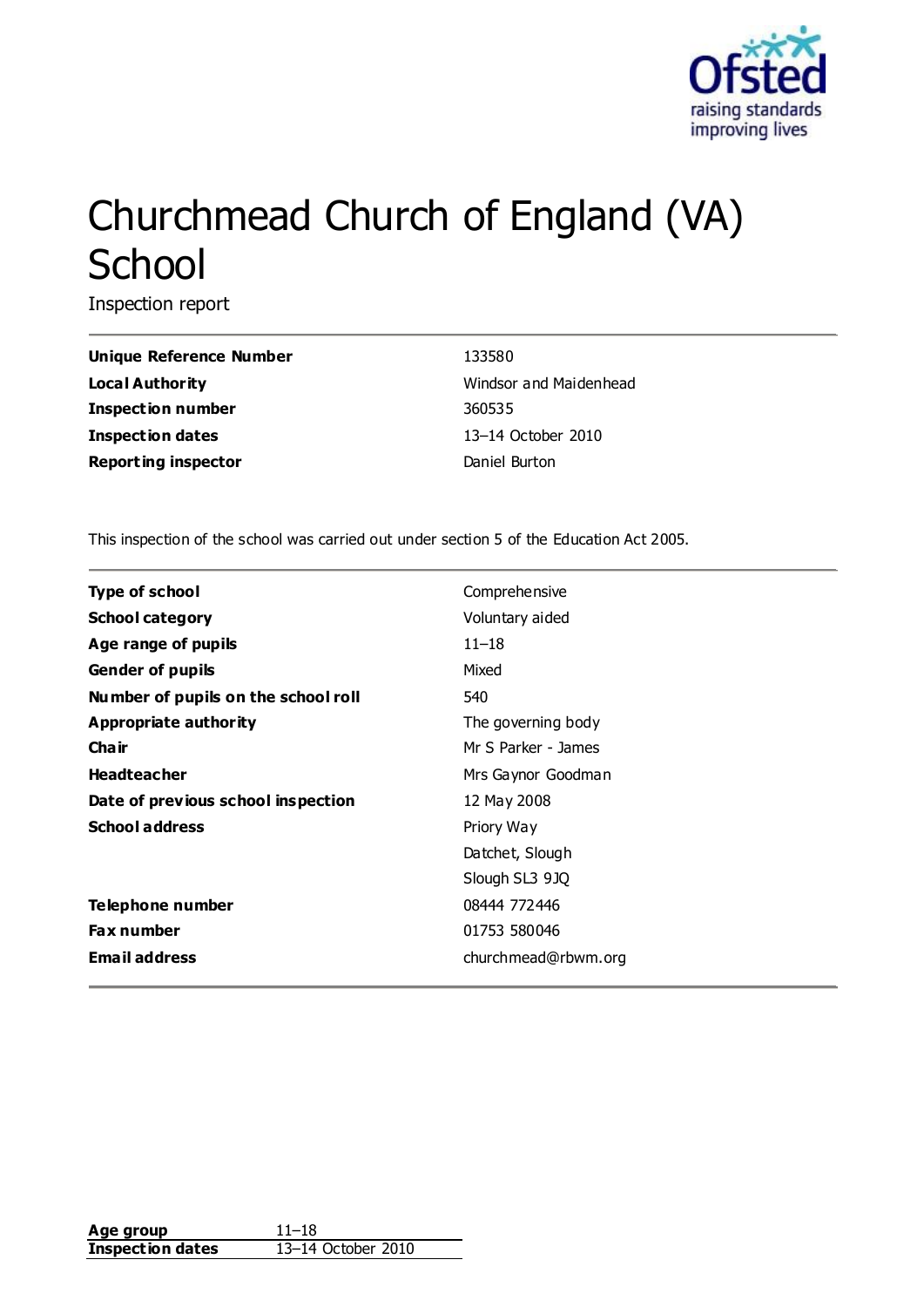**Inspection number** 360535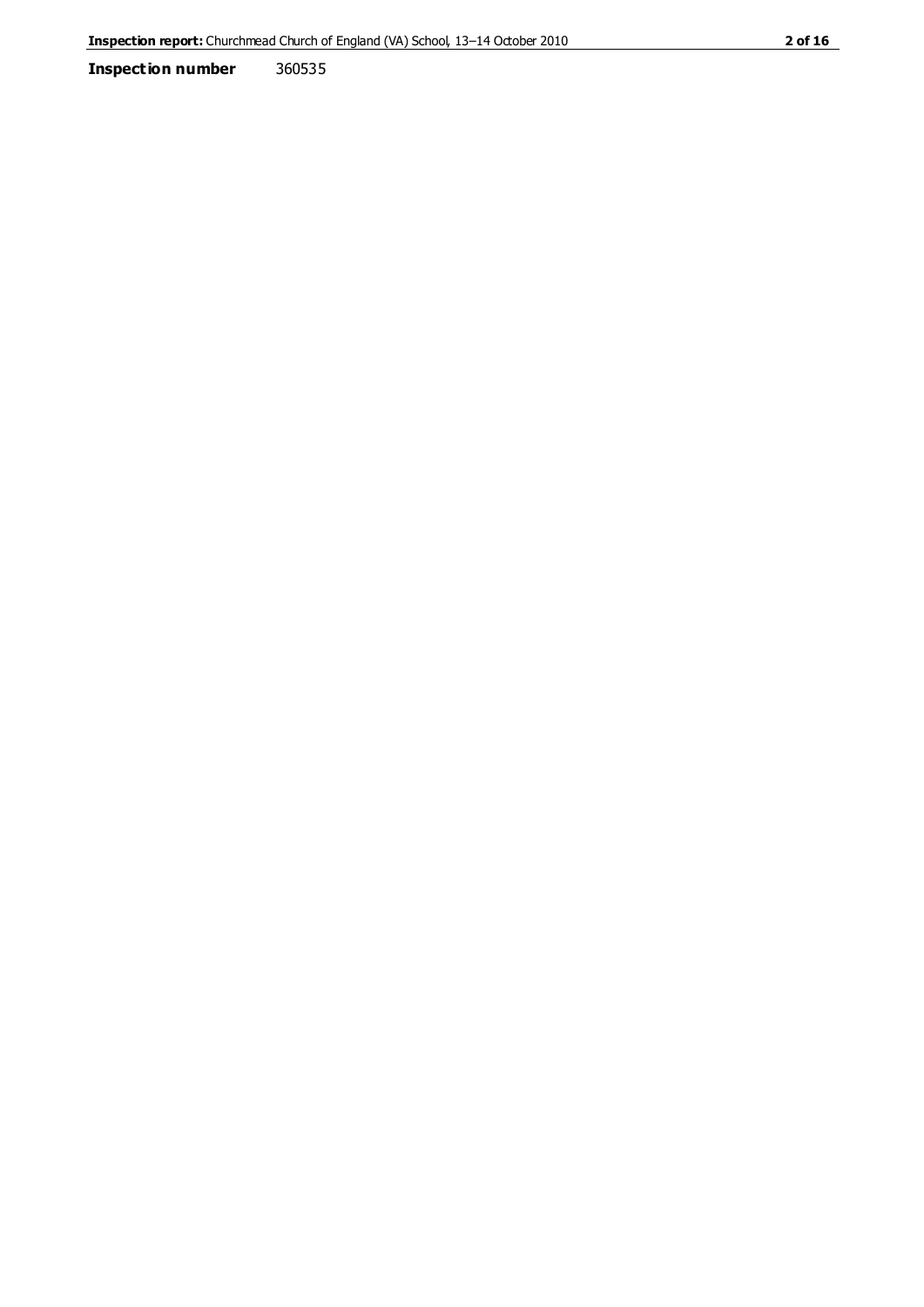The Office for Standards in Education, Children's Services and Skills (Ofsted) regulates and inspects to achieve excellence in the care of children and young people, and in education and skills for learners of all ages. It regulates and inspects childcare and children's social care, and inspects the Children and Family Court Advisory Support Service (Cafcass), schools, colleges, initial teacher training, work-based learning and skills training, adult and community learning, and education and training in prisons and other secure establishments. It assesses council children's services, and inspects services for looked after children, safeguarding and child protection.

Further copies of this report are obtainable from the school. Under the Education Act 2005, the school must provide a copy of this report free of charge to certain categories of people. A charge not exceeding the full cost of reproduction may be made for any other copies supplied.

If you would like a copy of this document in a different format, such as large print or Braille, please telephone 0300 1234 234, or email **[enquiries@ofsted.gov.uk](mailto:enquiries@ofsted.gov.uk)**.

You may copy all or parts of this document for non-commercial educational purposes, as long as you give details of the source and date of publication and do not alter the documentation in any way.

To receive regular email alerts about new publications, including survey reports and school inspection reports, please visit our website and go to 'Subscribe'.

Royal Exchange Buildings St Ann's Square Manchester M2 7LA T: 0300 1234 234 Textphone: 0161 618 8524 E: **[enquiries@ofsted.gov.uk](mailto:enquiries@ofsted.gov.uk)**

W: **[www.ofsted.gov.uk](http://www.ofsted.gov.uk/)**

© Crown copyright 2010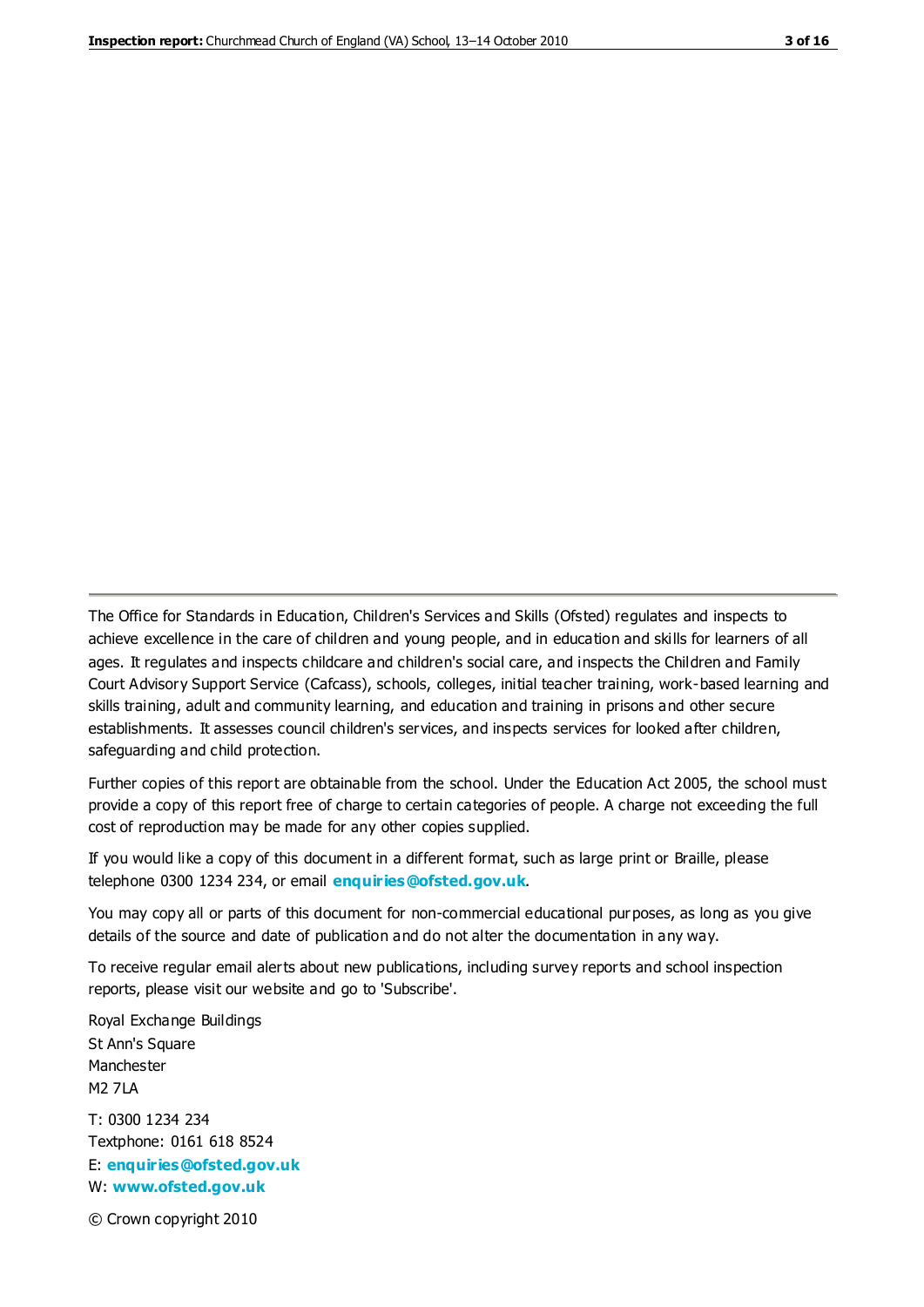# **Introduction**

This inspection was carried out by one of Her Majesty's Inspectors and three additional inspectors. Inspectors observed 24 teachers and 27 lessons. Year 11 were undertaking work experience during the inspection so no Year 11 lessons were seen. Meetings were held with staff, members of the governing and groups of students. Inspectors observed the school's work and looked at policies, data and analyses, including the school's selfevaluation, minutes of governing body meetings, and 30 questionnaires completed by parents and carers. They also looked at questionnaires completed by staff and students.

The inspection team reviewed many aspects of the school's work. It looked in detail at the following:

- What were the reasons for the rise in attainment by the end of Year 11 in 2010 in English and mathematics?
- To what extent does teaching secure good progress for all groups of learners, particularly those with special educational needs and/or disabilities and those who speak English as an additional language?
- To what extent has the quality of middle leadership been strengthened since the last inspection?
- What is the impact of leaders and managers in reducing variations in achievement between subjects?

# **Information about the school**

Churchmead Church of England (Voluntary Aided) School is a smaller than average school that admits the majority of its students from the borough of Slough, which operates a selective secondary system. The majority of students are from minority ethnic backgrounds. The largest group is of Asian British heritage, representing 27% of the school roll. Approximately 40% of students are of White British heritage. In recent years the proportion of students of Polish heritage has also increased. The school has an above average proportion of students from Gypsy, Roma and Traveller backgrounds. Approximately one third of students speak English as an additional language, with some at the early stages of English language acquisition. The proportion of students with special educational needs and/or disabilities is broadly average. The majority of these students have behavioural, emotional and social difficulties, though there are some students with specific learning difficulties such as dyslexia and some with moderate learning difficulties. Churchmead is designated as an 11-18 school. However, the growing number of sixth form students, recruited by the school, are currently registered with Slough Grammar School and, therefore, are not included in this report. Since the last inspection, the school has been designated a specialist college in arts, media and English and has been awarded Healthy Schools status. The school is part of the Gaining Ground initiative.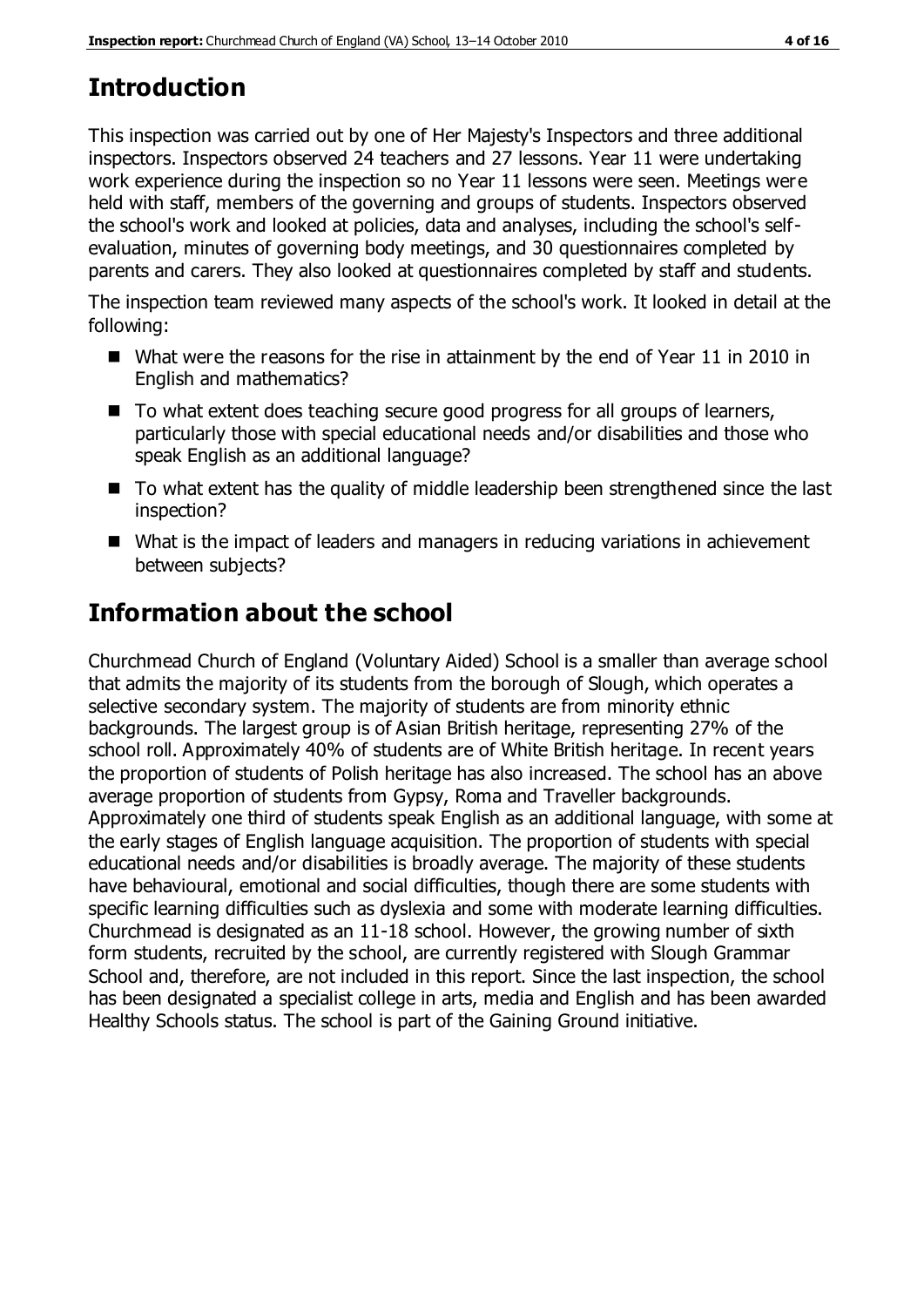# **Inspection judgements**

| Overall effectiveness: how good is the school?  |  |
|-------------------------------------------------|--|
| The school's capacity for sustained improvement |  |

## **Main findings**

Churchmead Church of England (Voluntary Aided) School has improved significantly since the school was last inspected. While the school's overall effectiveness remains satisfactory, there have been a number of important improvements. Crucially, students' achievement, although satisfactory overall, is improving strongly and the school recently achieved its best ever examination GCSE results. Fifty-four per cent of students achieved five GCSEs at grades A\* to C including English and mathematics, compared to 36% in 2009. The proportion of students attaining five good GCSE grades increased from 64% to 75%. While progress is less consistent in other year groups, these advances reflect a clear trajectory of improvement and demonstrate the school's growing effectiveness in improving outcomes for students. They have been achieved because of significant improvements to provision. For example:

- Systems to monitor and track students' progress have been strengthened very considerably. Leaders and managers have a very clear understanding of how well students are doing, and are able to respond much more quickly and sharply to support students at risk of not fulfilling their potential. A comprehensive range of intervention strategies has accelerated the achievement of Year 11 students, particularly in English and mathematics, and these strategies are now being extended to other year groups.
- The school is extremely vigilant in monitoring the progress of different groups of students and, as a result, gaps in achievement are narrowing rapidly.
- The school's specialist status as an arts, media and English college has had a significant impact in raising achievement. Attainment in all specialist subjects is above average.
- The curriculum has been improved to include a good range of courses that meet the needs, interests and aspirations of students well. This has helped to ensure that all students leave school with accredited qualifications.
- Care, guidance and support have improved and are now good. Pastoral care for students experiencing difficult personal circumstances is outstanding. Middle leadership has been strengthened through good appointments in key subject areas. These changes are having a clear impact in raising achievement in mathematics and science and in addressing underachievement in subjects which have performed less well.
- Middle leadership has been strengthened through good appointments in key subject areas. These changes are having a clear impact in raising achievement in mathematics and science and in addressing underachievement in subjects which have performed less well.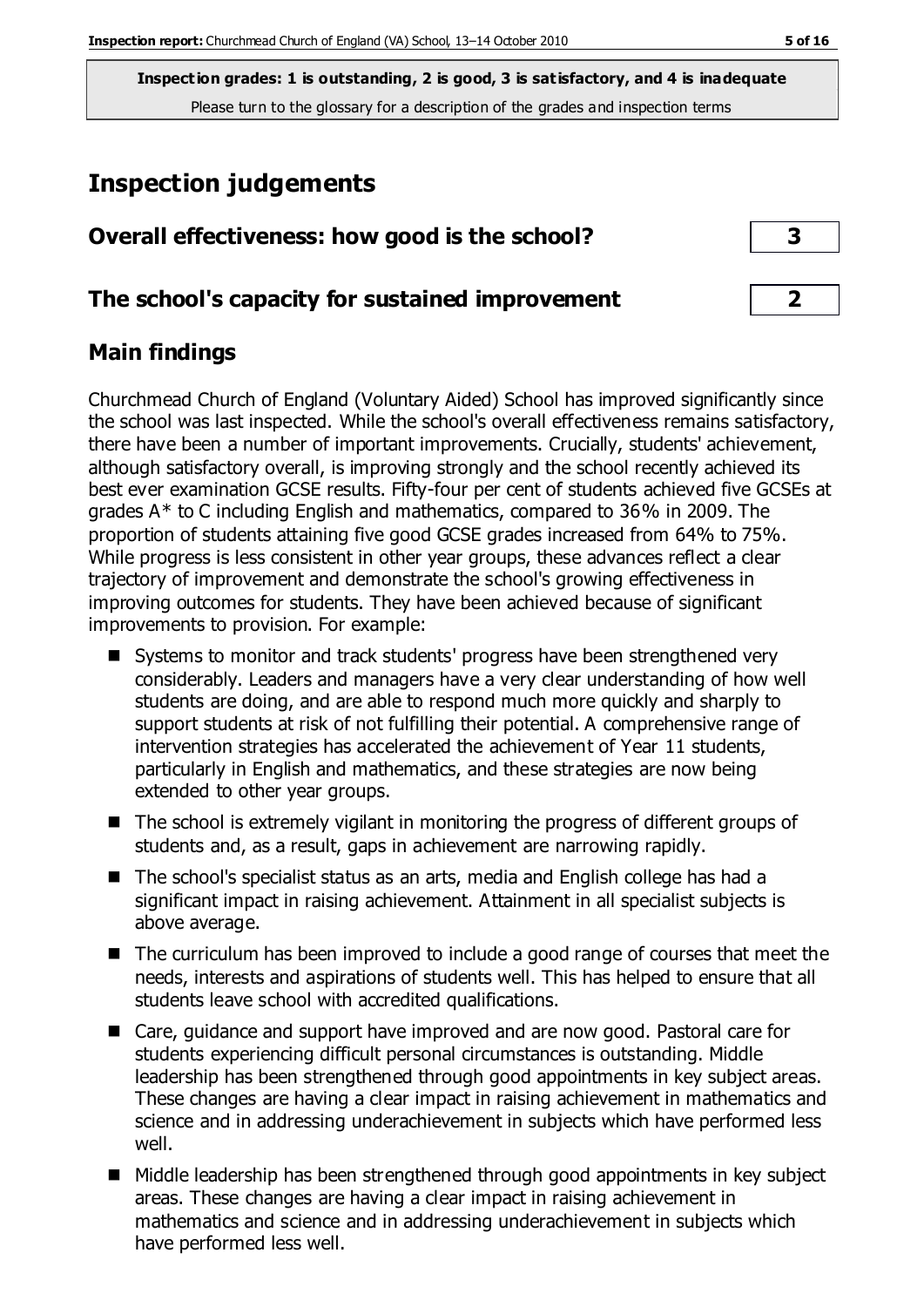However, the headteacher and her team know that the pace of improvement to the quality of teaching and learning now needs to be accelerated to secure consistently good progress in lessons. For example:

- While there is some good teaching and a few lessons are outstanding, too many lessons remain satisfactory because they are not sufficiently well matched to students' individual needs and abilities. This particularly applies to students with moderate and specific learning difficulties and for those at the early stages of English language acquisition. In some lessons, opportunities are missed to develop students' personal, learning and thinking skills through activities which encourage them to take risks, formulate and test hypotheses, and work together to solve challenging problems.
- The school has introduced strategies to share the best practice in teaching and learning, but these have not yet had sufficient impact because monitoring and evaluation do not yet give enough attention to the progress made by different groups of students during lessons.
- $\blacksquare$  In some subjects, curriculum plans do not articulate with sufficient clarity the key subject-specific components which make for effective learning. This particularly inhibits the ability of non-specialists to plan for progression in their teaching.

While variations in achievement between different subjects are now reducing, leaders and managers recognise that in a small number of subjects, particularly information and communication technology (ICT), attainment remains too low.

Accurate self-evaluation has led to very significant improvements to the quality of provision since the last inspection, in the quality of care, guidance and support, the curriculum, behaviour and other outcomes for students. These improvements, together with the clear rising trend in achievement, demonstrate the school's good capacity to improve further.

## **What does the school need to do to improve further?**

- Improve the quality of teaching and learning so that, by December 2011, 80% of lessons secure good or outstanding progress, by:
	- $-$  extending strategies to share the very best practice in teaching and learning more widely across the school
	- ensuring teachers consistently use assessment information to plan learning activities which fully meet the needs of all groups of students, especially those with learning difficulties and those who speak English as an additional language
	- extending opportunities to develop students' skills as independent learners through increasing opportunities for them to take risks, formulate and test hypotheses and work together to solve challenging problems
	- ensuring lesson observations focus sufficiently on how much progress all groups of students make in lessons
	- ensuring that planning for progression is consistently clear in all subjects so that teachers, including non-specialists, are fully equipped to develop students' subject-specific knowledge, skills and understanding.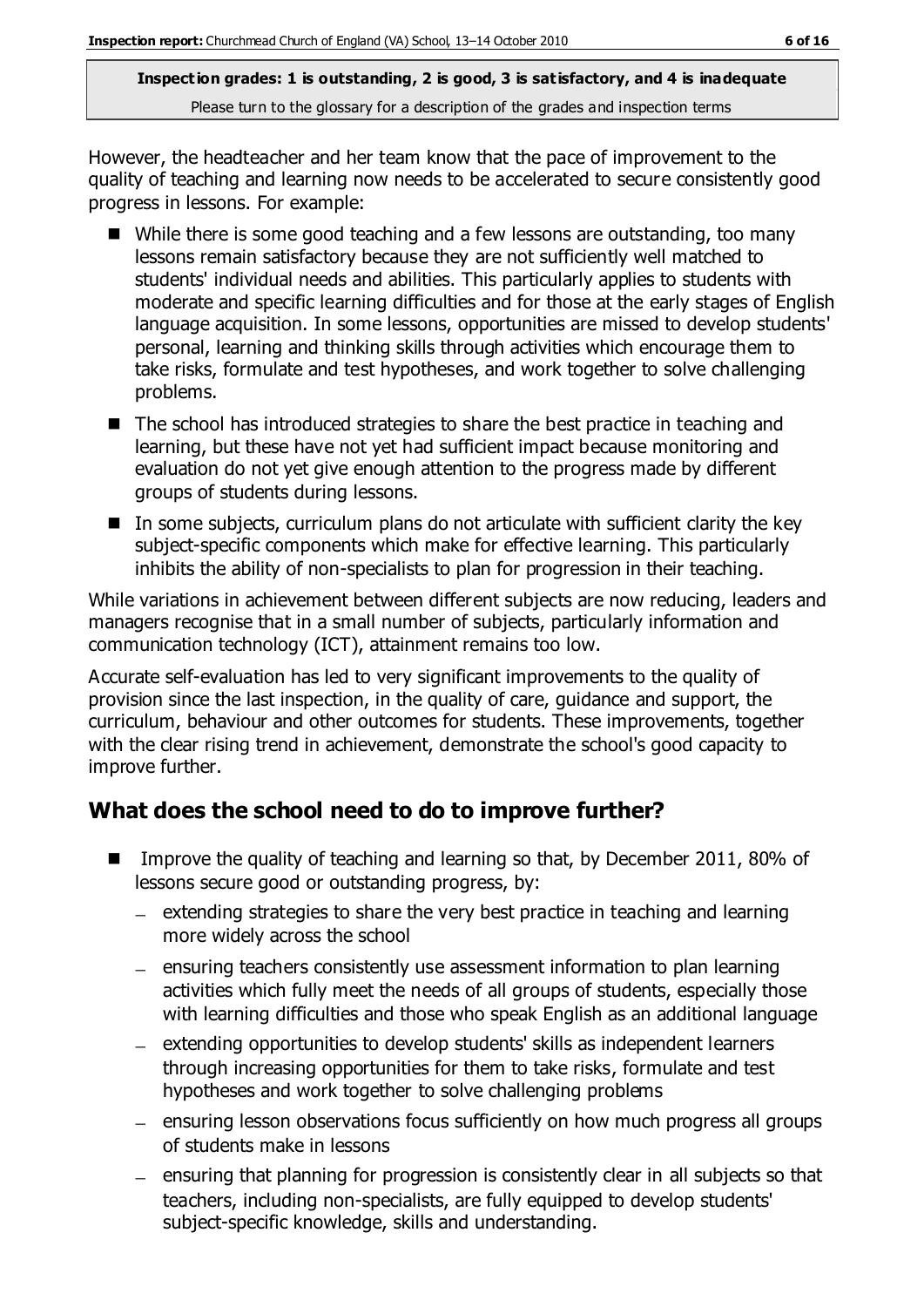■ Eliminate underachievement in the small number of subjects in which students attain less well.

## **Outcomes for individuals and groups of pupils 3**

- 
- Behaviour has improved significantly since the last inspection and exclusions have reduced significantly. Students are fully aware of the school's behaviour policy and say this has had a real impact on securing consistently good behaviour in lessons and around the school.
- Students thrive when they are given opportunities to work together in lessons, though these are not provided with sufficient regularity or for sufficiently sustained periods in lessons. As a result, while in some lessons students make good progress, progress remains satisfactory overall.
- Good progress occurs when students are given engaging and challenging learning activities which provide opportunities for team-working, investigation and reflection. For example, in a Year 10 English lesson, students worked well together to draw inferences from the opening lines of poems from other cultures. In a Year 7 religious education lesson, students enjoyed speculating about the different ways that people with contrasting religious beliefs might interpret different events. When teaching is too didactic, however, or tasks less stimulating, students become too passive and are not sufficiently engaged by the learning.
- In some lessons, insufficient opportunities are provided to develop students' skills as independent learners. This, together with underachievement in ICT, results in only satisfactory preparation for their future economic well-being, despite the school's good track record in helping students to gain access to education, training and employment.
- Students clearly enjoy coming to school and older students, in particular, recognise how much it has improved since the last inspection.
- Attendance has improved significantly from below to above average for a wide range of groups, particularly those of Gypsy, Roma and Traveller heritage.
- Students from a wide range of groups make a very positive contribution to the school and wider community. They are committed to raising money for charitable causes to support others in the local and wider national and international community. Students respond well to opportunities to improve the school, for example through the Olympic committee and the school council.
- All groups of students report that they feel very safe in school. They value the excellent pastoral support they receive from teachers and the Blue Guardian Angel scheme. Students are also very confident that the very little bullying seen in the school is dealt with robustly and effectively by staff. Students get on very well together and racist incidents are rare.Students with special educational needs and/or disabilities and those at the early stages of learning English benefit from good specialist support which secures good gains in developing basic skills. However, not all teachers make sufficient provision to enable these students to make good progress in lessons.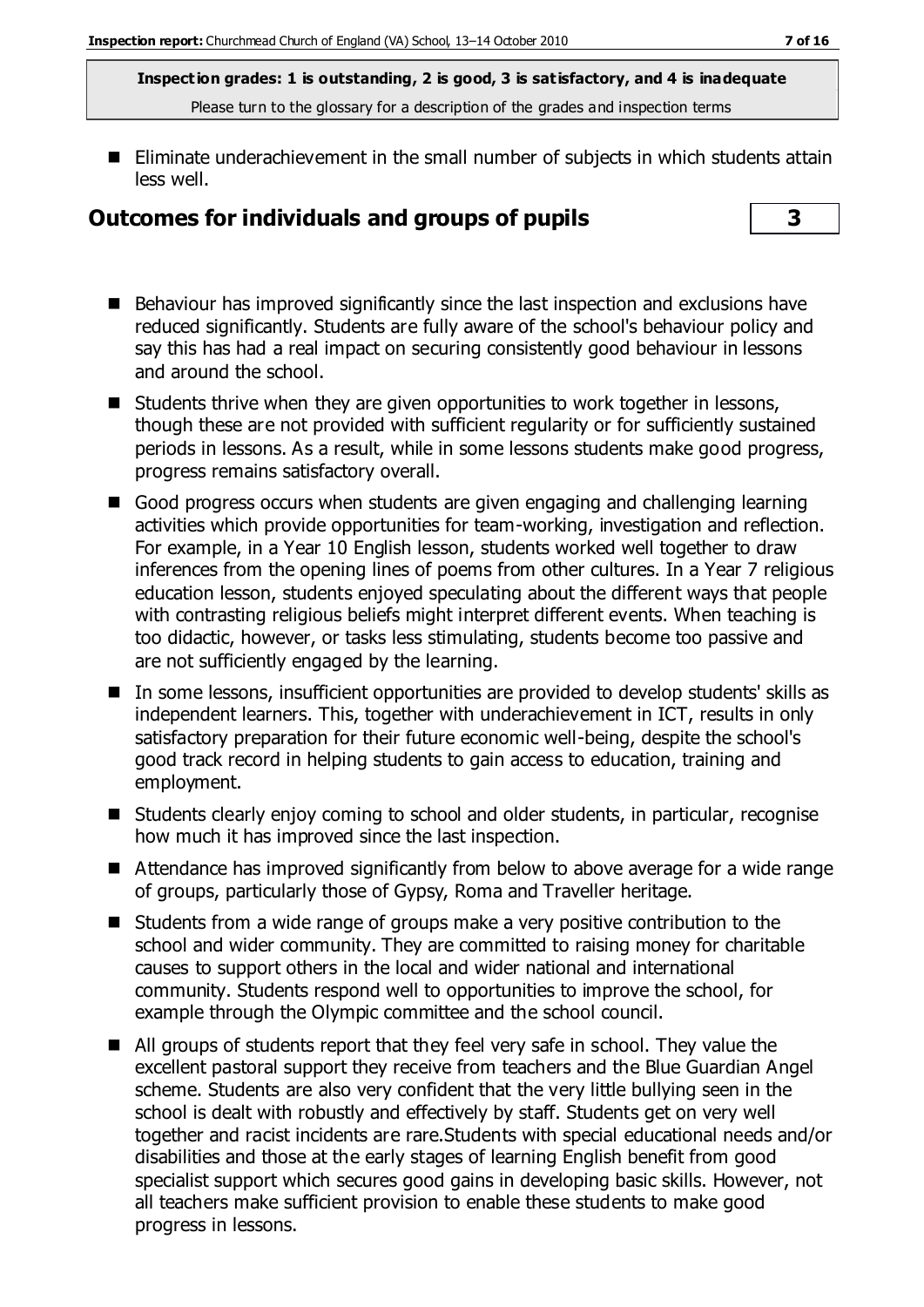■ Students with special educational needs and/or disabilities and those at the early stages of learning English benefit from good specialist support which secures good gains in developing basic skills. However, not all teachers make sufficient provision to enable these students to make good progress in lessons.

#### These are the grades for pupils' outcomes

| Pupils' achievement and the extent to which they enjoy their learning                                                     | 3                       |
|---------------------------------------------------------------------------------------------------------------------------|-------------------------|
| Taking into account:<br>Pupils' attainment <sup>1</sup>                                                                   | 3                       |
| The quality of pupils' learning and their progress                                                                        | 3                       |
| The quality of learning for pupils with special educational needs and/or disabilities<br>and their progress               | 3                       |
| The extent to which pupils feel safe                                                                                      | $\overline{\mathbf{2}}$ |
| Pupils' behaviour                                                                                                         | 2                       |
| The extent to which pupils adopt healthy lifestyles                                                                       | $\overline{\mathbf{2}}$ |
| The extent to which pupils contribute to the school and wider community                                                   | $\overline{\mathbf{2}}$ |
| The extent to which pupils develop workplace and other skills that will contribute to<br>their future economic well-being | 3                       |
| Taking into account:<br>Pupils' attendance <sup>1</sup>                                                                   | $\mathfrak{p}$          |
| The extent of pupils' spiritual, moral, social and cultural development                                                   | 2                       |

<sup>1</sup> The grades for attainment and attendance are: 1 is high; 2 is above average; 3 is broadly average; and 4 is low

#### **How effective is the provision?**

■ In the very best lessons, as seen in specialist subjects and physical education, students made outstanding gains in their knowledge, skills and understanding because teachers provided stimulating and challenging learning activities and were extremely mindful of individuals' prior attainment and specific learning needs. For example, in one outstanding Year 10 media studies lesson, students made excellent gains in their learning because a wide range of activities had been planned which demanded that they work together to evaluate a range of media. Roles within groups were allocated according to ability and, as a result of excellent planning for progression, all students were able to quickly apply technical vocabulary. However, such practice is not yet seen enough to secure good and better progress across year groups and subjects. On occasions, over-long teacher introductions minimise the impact of additional support staff and slow the pace of learning.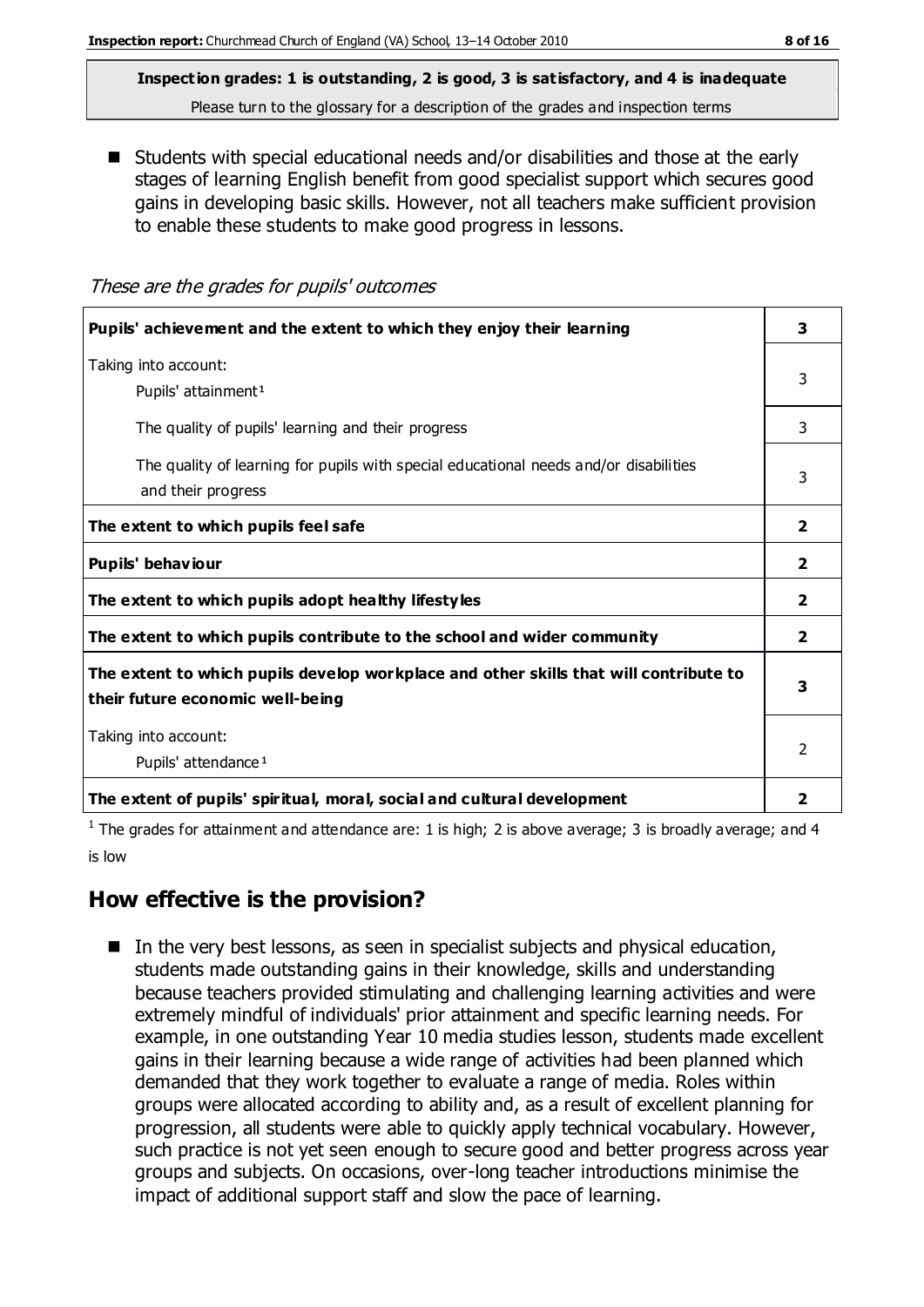- While there are some good examples of marking, teachers' comments are not yet consistent in helping students develop a clear understanding of what they need to do to improve their subject-specific skills.
- A wide range of BTEC provision results in good achievement for students who find more traditional courses less engaging. Vocational provision is particularly impressive given the small size of the school. The school's decision to condense the Key Stage 3 curriculum is valued by students, who welcome the increased choice it affords. Achievement in science is now rising as a result of well-conceived plans to modify the curriculum in Key Stages 3 and 4. A very wide range of specialist support ensures that the needs of those students whose circumstances make them more vulnerable are met exceptionally well. For example, strategies to address the needs of students exhibiting challenging behaviour have had marked and often striking impact in transforming students' attitudes to school and their conduct in lessons. The management of systems to support students with special educational needs and/or disabilities has been strengthened to ensure that progress is monitored more rigorously and that students receive their full entitlement for extra support in public examinations. Similarly, students at the early stages of learning English are assessed quickly and effectively to ensure that appropriate specialist support can be immediately provided to meet their particular needs. Transition arrangements into the school are excellent.
- A very wide range of specialist support ensures that the needs of those students whose circumstances make them more vulnerable are met exceptionally well. For example, strategies to address the needs of students exhibiting challenging behaviour have had marked and often striking impact in transforming students' attitudes to school and their conduct in lessons. The management of systems to support students with special educational needs and/or disabilities has been strengthened to ensure that progress is monitored more rigorously and that students receive their full entitlement for extra support in public examinations. Similarly, students at the early stages of learning English are assessed quickly and effectively to ensure that appropriate specialist support can be immediately provided to meet their particular needs. Transition arrangements into the school are excellent.

| The quality of teaching                                                                                    |  |
|------------------------------------------------------------------------------------------------------------|--|
| Taking into account:<br>The use of assessment to support learning                                          |  |
| The extent to which the curriculum meets pupils' needs, including, where relevant,<br>through partnerships |  |
| The effectiveness of care, guidance and support                                                            |  |

#### These are the grades for the quality of provision

## **How effective are leadership and management?**

■ Leaders and managers have successfully secured key improvements to students' achievement and other outcomes through improved curriculum provision and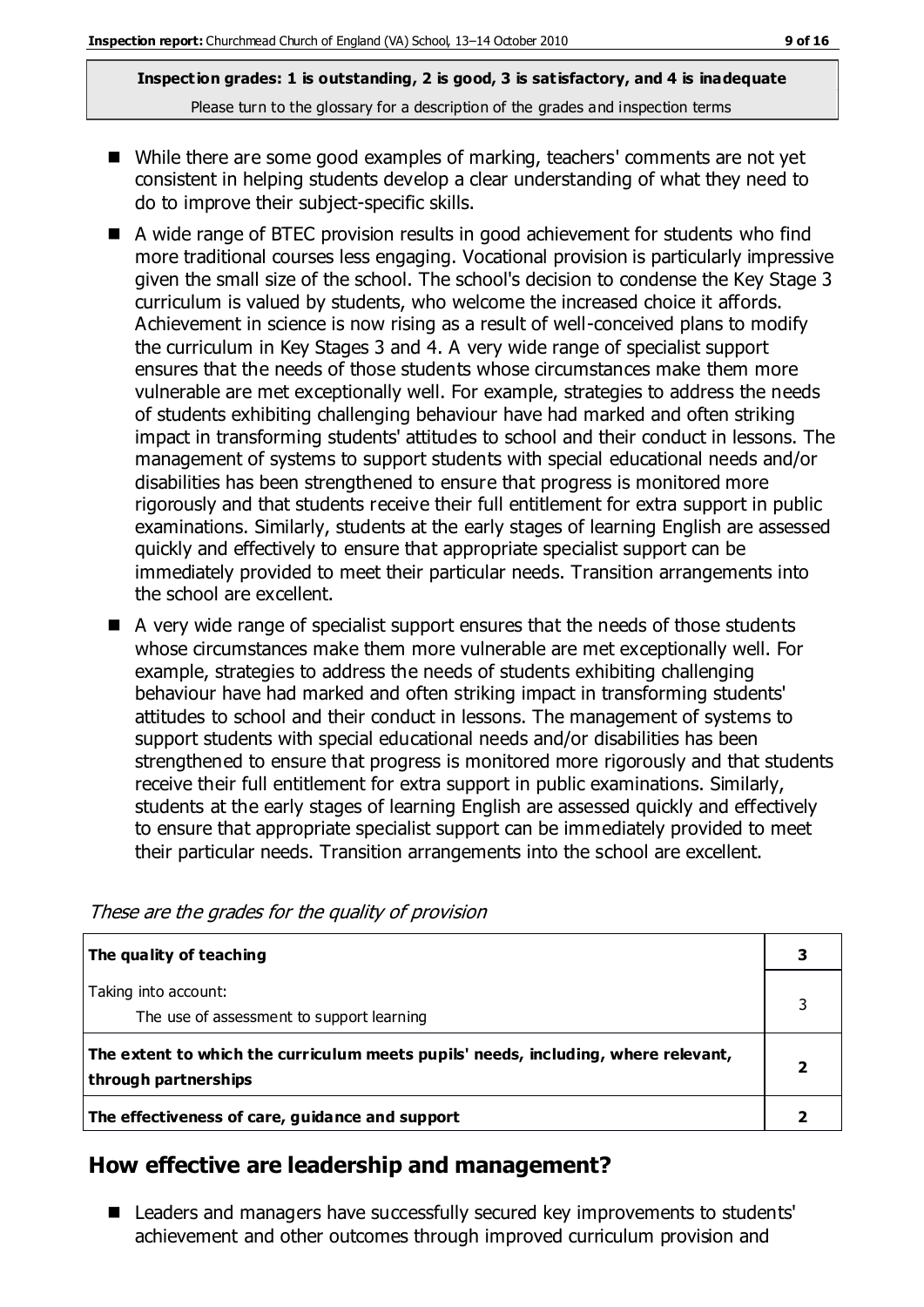strengthened arrangements to provide care, guidance and support. Staff at all levels shares the headteacher's determination to secure good achievement for all groups of students. Robust line management arrangements now ensure that all leaders are held fully to account and are increasingly effective in addressing underachievement in subjects which have performed less well.

- Monitoring and evaluation procedures have been strengthened considerably through the development of a talented, committed and well-informed team of governors, who are well equipped and effective in supporting the school while holding leaders and managers to account.
- Strategies to promote equality of opportunity and tackle discrimination are effective. Staff are alert to variations in achievement between different groups of learners and have worked very effectively to raise the achievement of White British students. Strategies to support the achievement of students of Gypsy, Roma and Traveller heritage, enhanced through vigorous work to engage parents, have ensured that the attainment of this group of learners is much higher than for similar students nationally.
- The school has an excellent understanding of its own community and has good strategies in place to celebrate the rich diversity of the school and local community.
- While robust actions to reduce the proportion of inadequate teaching have had a clear impact, leaders and managers have not yet secured consistently good and better teaching. Lesson planning does not focus sufficiently on students' progress or consistently ensure that the needs of all groups of learners are fully met. As a result, too much teaching secures only satisfactory progress during lessons. Staff are rigorous in ensuring that students remain safe. Leaders and managers are acutely aware of the risks associated with the presence on site of health club, open to members of the general public and are meticulous in managing this risk.
- Staff is rigorous in ensuring that students remain safe. Leaders and managers are acutely aware of the risks associated with the presence on site of health club, open to members of the general public and are meticulous in managing this risk.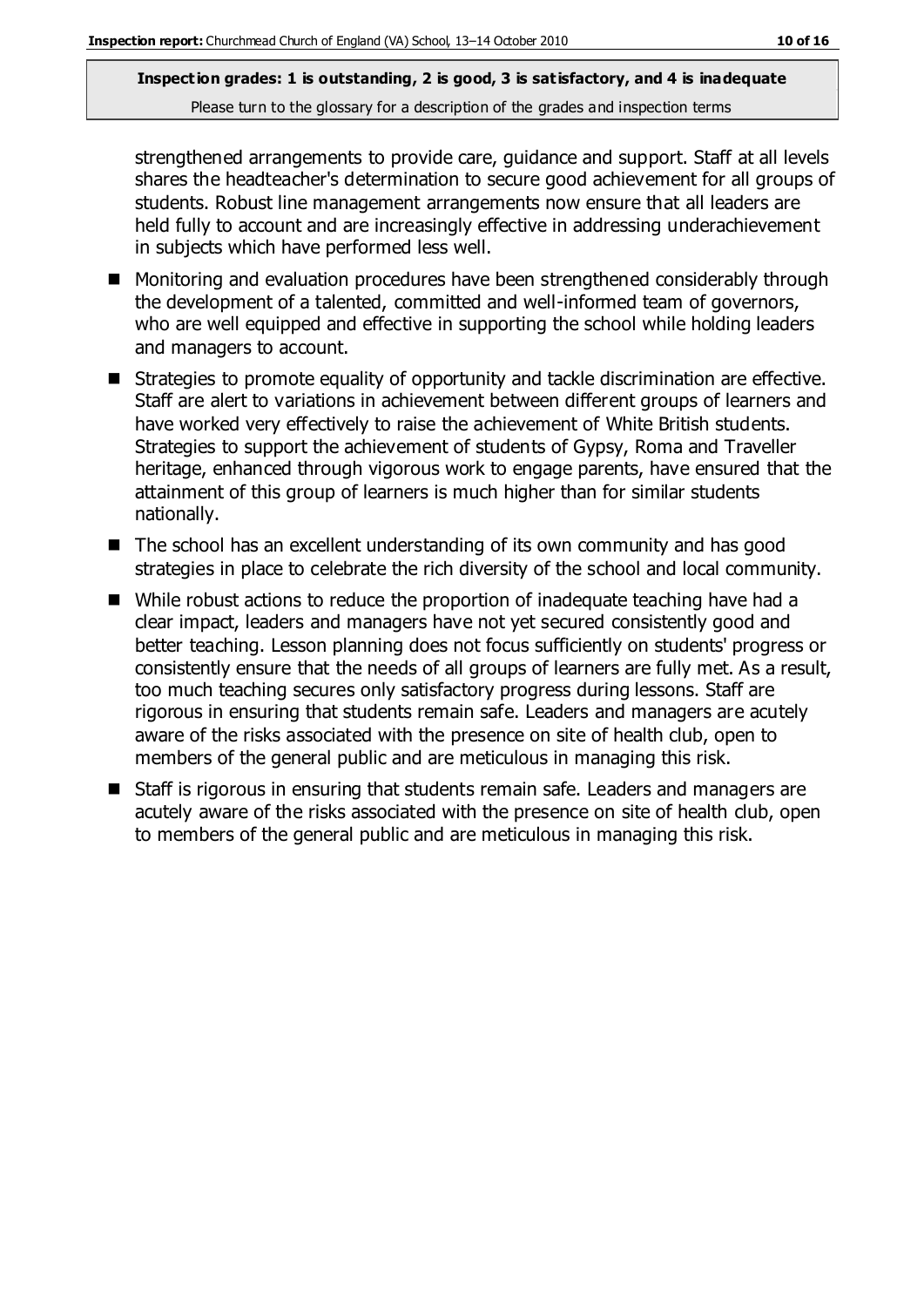**Inspection grades: 1 is outstanding, 2 is good, 3 is satisfactory, and 4 is inadequate**

Please turn to the glossary for a description of the grades and inspection terms

|  |  |  |  |  | These are the grades for leadership and management |
|--|--|--|--|--|----------------------------------------------------|
|--|--|--|--|--|----------------------------------------------------|

| The effectiveness of leadership and management in embedding ambition and driving<br>improvement                                                                  |                         |
|------------------------------------------------------------------------------------------------------------------------------------------------------------------|-------------------------|
| Taking into account:<br>The leadership and management of teaching and learning                                                                                   | 3                       |
| The effectiveness of the governing body in challenging and supporting the<br>school so that weaknesses are tackled decisively and statutory responsibilities met | 2                       |
| The effectiveness of the school's engagement with parents and carers                                                                                             | $\overline{2}$          |
| The effectiveness of partnerships in promoting learning and well-being                                                                                           | 2                       |
| The effectiveness with which the school promotes equality of opportunity and tackles<br>discrimination                                                           | $\overline{\mathbf{2}}$ |
| The effectiveness of safeguarding procedures                                                                                                                     | 2                       |
| The effectiveness with which the school promotes community cohesion                                                                                              | $\overline{2}$          |
| The effectiveness with which the school deploys resources to achieve value for money                                                                             | з                       |

### **Views of parents and carers**

Inspectors received a much smaller proportion of questionnaires from parents and carers than is usually seen in secondary schools. This, in part, is explained by the absence of Year 11 students. Those who did respond to the questionnaire are overwhelmingly supportive of the school. A few made very positive comments about the quality of care, guidance and support provided by the school, sometimes in the face of challenging personal circumstances. One commented, 'I am very impressed with the school and would recommend it to parents.' Five parents disagreed with the statement, 'the school helps me to support my child's learning'. Inspectors looked at this aspect of the school's work and judged that the school's work to involve parents in their child's learning is good, particularly for those with additional needs.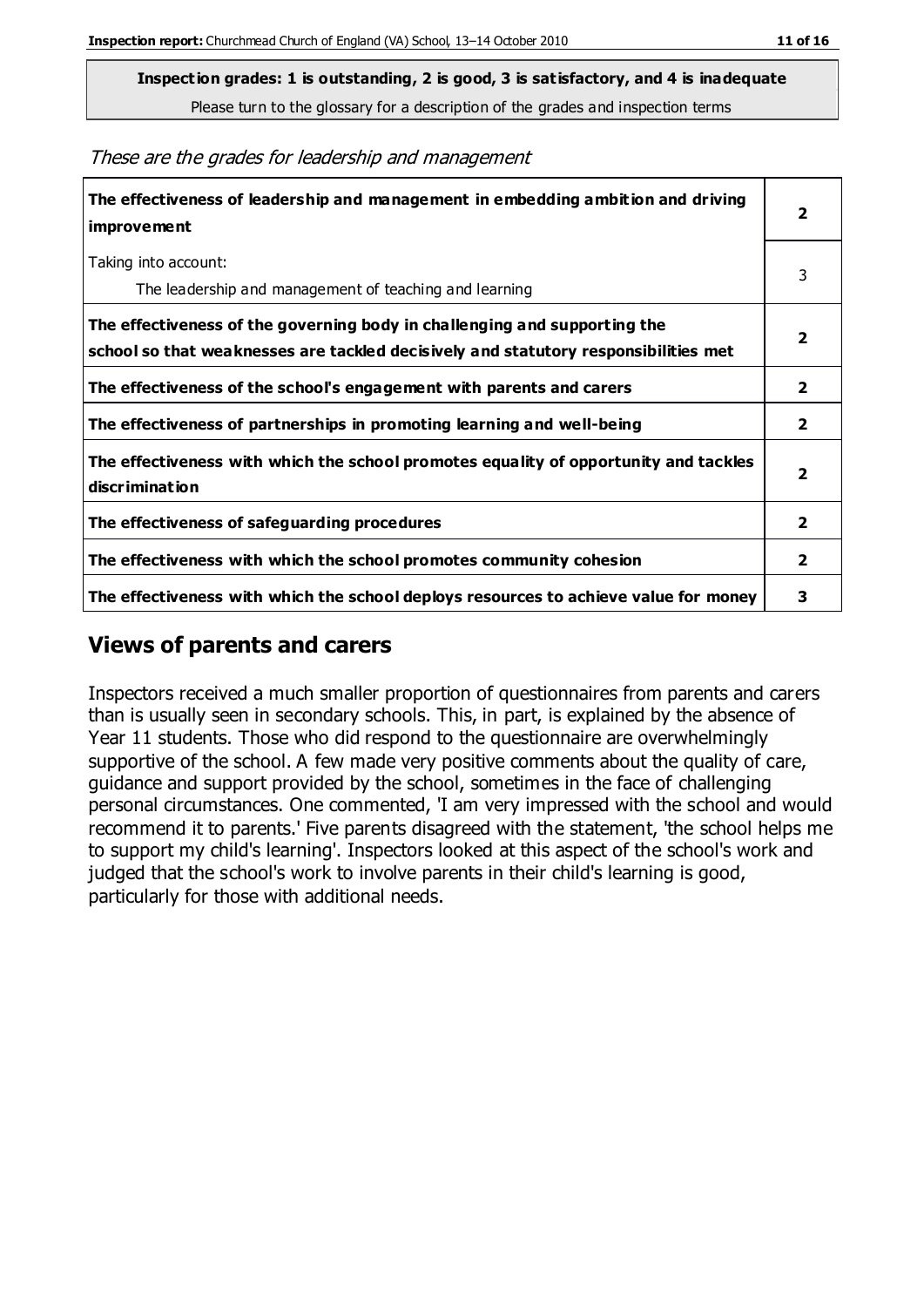#### **Responses from parents and carers to Ofsted's questionnaire**

Ofsted invited all the registered parents and carers of pupils registered at Churchmead Church of England (Voluntary Aided) School to complete a questionnaire about their views of the school.

In the questionnaire, parents and carers were asked to record how strongly they agreed with 13 statements about the school.

The inspection team received 30 completed questionnaires by the end of the on-site inspection. In total, there are 540 pupils registered at the school.

| <b>Statements</b>                                                                                                                                                                                                                                       | <b>Strongly</b><br>agree |               | <b>Agree</b> |               | <b>Disagree</b> |                | <b>Strongly</b><br>disagree |               |
|---------------------------------------------------------------------------------------------------------------------------------------------------------------------------------------------------------------------------------------------------------|--------------------------|---------------|--------------|---------------|-----------------|----------------|-----------------------------|---------------|
|                                                                                                                                                                                                                                                         | <b>Total</b>             | $\frac{1}{2}$ | <b>Total</b> | $\frac{1}{2}$ | <b>Total</b>    | $\frac{1}{2}$  | <b>Total</b>                | $\frac{1}{2}$ |
| My child enjoys school                                                                                                                                                                                                                                  | 18                       | 60            | 10           | 33            | $\overline{2}$  | $\overline{7}$ | $\mathbf 0$                 | $\mathbf 0$   |
| The school keeps my child<br>safe                                                                                                                                                                                                                       | 13                       | 43            | 15           | 50            | $\mathbf{1}$    | 3              | $\mathbf 0$                 | $\mathbf 0$   |
| My school informs me about<br>my child's progress                                                                                                                                                                                                       | 11                       | 37            | 15           | 50            | 3               | 10             | $\mathbf 0$                 | $\mathbf 0$   |
| My child is making enough<br>progress at this school                                                                                                                                                                                                    | 11                       | 37            | 16           | 53            | $\mathbf{1}$    | 3              | $\mathbf{1}$                | 3             |
| The teaching is good at this<br>school                                                                                                                                                                                                                  | 11                       | 37            | 17           | 57            | $\overline{2}$  | 7              | $\mathbf 0$                 | $\mathbf 0$   |
| The school helps me to<br>support my child's learning                                                                                                                                                                                                   | 8                        | 27            | 17           | 57            | 5               | 17             | $\mathbf 0$                 | $\mathbf 0$   |
| The school helps my child to<br>have a healthy lifestyle                                                                                                                                                                                                | $\overline{7}$           | 23            | 21           | 70            | $\overline{2}$  | $\overline{7}$ | $\mathbf 0$                 | $\mathbf 0$   |
| The school makes sure that<br>my child is well prepared for<br>the future (for example<br>changing year group,<br>changing school, and for<br>children who are finishing<br>school, entering further or<br>higher education, or entering<br>employment) | 10                       | 33            | 17           | 57            | 3               | 10             | $\mathbf 0$                 | $\mathbf 0$   |
| The school meets my child's<br>particular needs                                                                                                                                                                                                         | 10                       | 33            | 17           | 57            | $\mathbf{1}$    | 3              | $\mathbf{1}$                | 3             |
| The school deals effectively<br>with unacceptable behaviour                                                                                                                                                                                             | 12                       | 40            | 16           | 53            | $\mathbf{1}$    | 3              | $\mathbf{1}$                | $\mathsf 3$   |
| The school takes account of<br>my suggestions and concerns                                                                                                                                                                                              | 8                        | 27            | 19           | 63            | 3               | 10             | $\Omega$                    | 0             |
| The school is led and<br>managed effectively                                                                                                                                                                                                            | 8                        | 27            | 20           | 67            | $\mathbf 0$     | $\mathbf 0$    | $\mathbf{1}$                | 3             |
| Overall, I am happy with my<br>child's experience at this<br>school                                                                                                                                                                                     | 14                       | 47            | 14           | 47            | $\mathbf{1}$    | 3              | $\mathbf{1}$                | 3             |

The table above summarises the responses that parents and carers made to each statement. The percentages indicate the proportion of parents and carers giving that response out of the total number of completed questionnaires. Where one or more parents and carers chose not to answer a particular question, the percentages will not add up to 100%.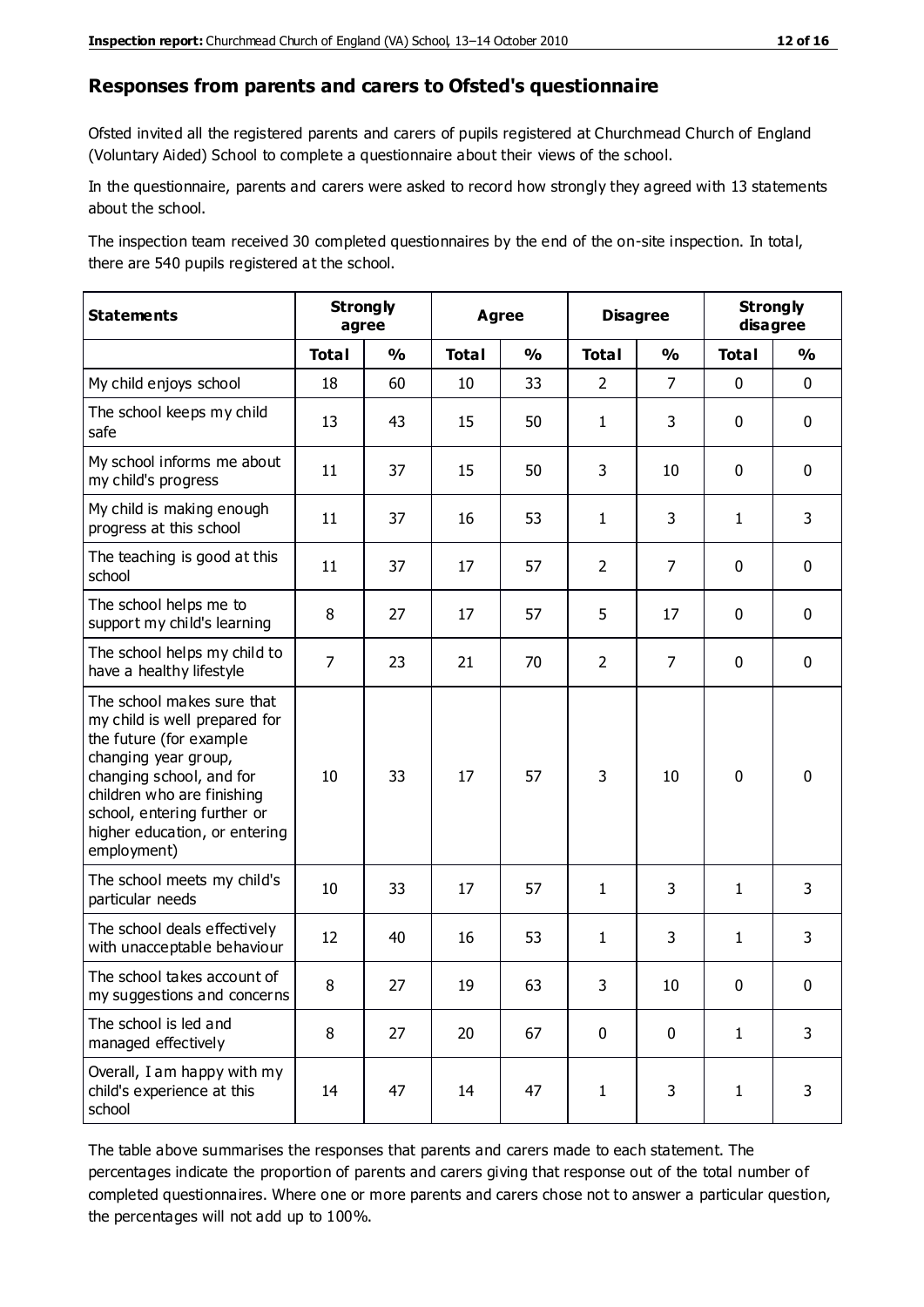## **Glossary**

| Grade   | <b>Judgement</b> | <b>Description</b>                                                                                                                                                                                                            |
|---------|------------------|-------------------------------------------------------------------------------------------------------------------------------------------------------------------------------------------------------------------------------|
| Grade 1 | Outstanding      | These features are highly effective. An outstanding school<br>provides exceptionally well for all its pupils' needs.                                                                                                          |
| Grade 2 | Good             | These are very positive features of a school. A school that<br>is good is serving its pupils well.                                                                                                                            |
| Grade 3 | Satisfactory     | These features are of reasonable quality. A satisfactory<br>school is providing adequately for its pupils.                                                                                                                    |
| Grade 4 | Inadequate       | These features are not of an acceptable standard. An<br>inadequate school needs to make significant improvement<br>in order to meet the needs of its pupils. Ofsted inspectors<br>will make further visits until it improves. |

## **What inspection judgements mean**

## **Overall effectiveness of schools**

|                       | Overall effectiveness judgement (percentage of schools) |      |                     |                   |
|-----------------------|---------------------------------------------------------|------|---------------------|-------------------|
| <b>Type of school</b> | <b>Outstanding</b>                                      | Good | <b>Satisfactory</b> | <b>Inadequate</b> |
| Nursery schools       | 58                                                      | 36   | 4                   | 2                 |
| Primary schools       | 8                                                       | 43   | 40                  | 9                 |
| Secondary schools     | 10                                                      | 35   | 42                  | 13                |
| Sixth forms           | 13                                                      | 39   | 45                  | 3                 |
| Special schools       | 33                                                      | 42   | 20                  | 4                 |
| Pupil referral units  | 18                                                      | 40   | 29                  | 12                |
| All schools           | 11                                                      | 42   | 38                  | 9                 |

New school inspection arrangements were introduced on 1 September 2009. This means that inspectors now make some additional judgements that were not made previously.

The data in the table above are for the period 1 September 2009 to 31 March 2010 and are the most recently published data available (see **[www.ofsted.gov.uk](http://www.ofsted.gov.uk/)**). Please note that the sample of schools inspected during the autumn and spring terms 2009/10 was not representative of all schools nationally, as weaker schools are inspected more frequently than good or outstanding schools.

Percentages are rounded and do not always add exactly to 100. Secondary school figures include those that have sixth forms, and sixth form figures include only the data specifically for sixth form inspection judgements.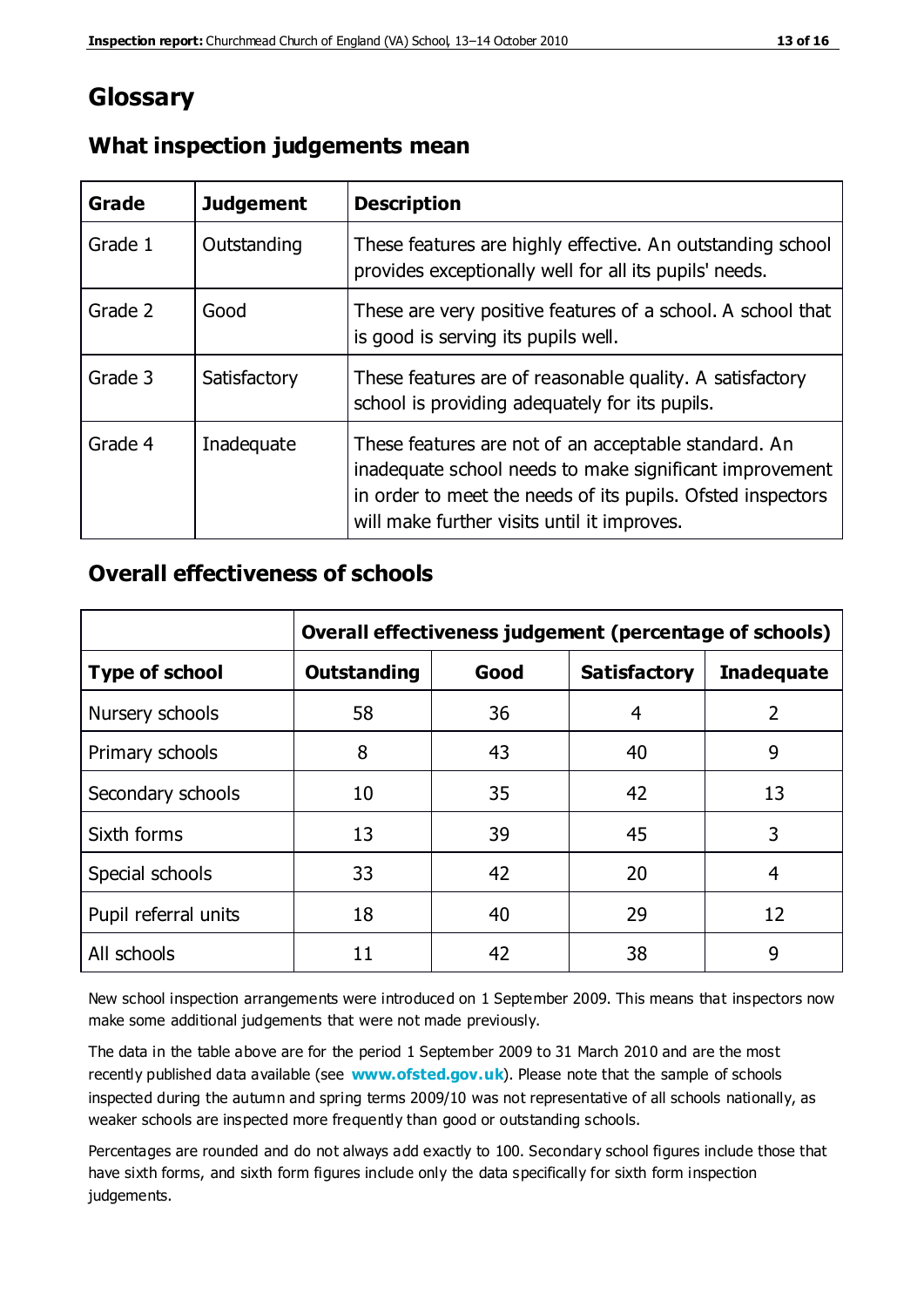# **Common terminology used by inspectors**

| Achievement:               | the progress and success of a pupil in their learning,<br>development or training.                                                                                                                                                          |
|----------------------------|---------------------------------------------------------------------------------------------------------------------------------------------------------------------------------------------------------------------------------------------|
| Attainment:                | the standard of the pupils' work shown by test and<br>examination results and in lessons.                                                                                                                                                   |
| Capacity to improve:       | the proven ability of the school to continue<br>improving. Inspectors base this judgement on what<br>the school has accomplished so far and on the quality<br>of its systems to maintain improvement.                                       |
| Leadership and management: | the contribution of all the staff with responsibilities,<br>not just the headteacher, to identifying priorities,<br>directing and motivating staff and running the school.                                                                  |
| Learning:                  | how well pupils acquire knowledge, develop their<br>understanding, learn and practise skills and are<br>developing their competence as learners.                                                                                            |
| Overall effectiveness:     | inspectors form a judgement on a school's overall<br>effectiveness based on the findings from their<br>inspection of the school. The following judgements,<br>in particular, influence what the overall effectiveness<br>judgement will be. |
|                            | The school's capacity for sustained<br>improvement.                                                                                                                                                                                         |
|                            | Outcomes for individuals and groups of pupils.                                                                                                                                                                                              |
|                            | The quality of teaching.                                                                                                                                                                                                                    |
|                            | The extent to which the curriculum meets<br>pupils' needs, including, where relevant,<br>through partnerships.                                                                                                                              |
|                            | The effectiveness of care, guidance and<br>support.                                                                                                                                                                                         |
| Progress:                  | the rate at which pupils are learning in lessons and<br>over longer periods of time. It is often measured by<br>comparing the pupils' attainment at the end of a key                                                                        |

stage with their attainment when they started.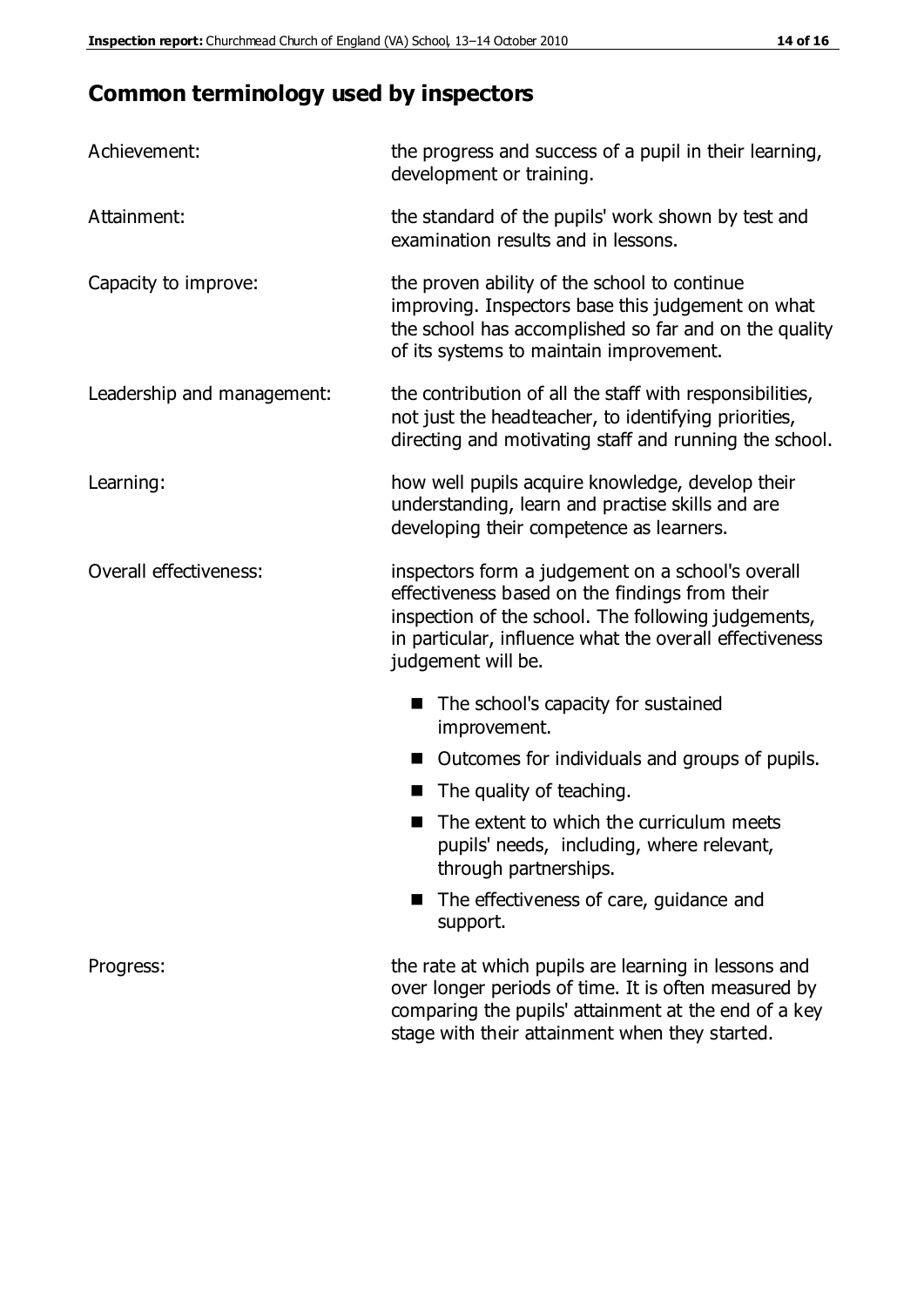#### **This letter is provided for the school, parents and carers to share with their children. It describes Ofsted's main findings from the inspection of their school.**

15 October 2010

#### Dear Students

#### **Inspection of Churchmead Church of England (Voluntary Aided) School, Slough SL3 9JQ**

Thank you for the warm welcome you gave to inspectors when we recently visited your school. Here are our main inspection findings.

- Your school is satisfactory and improving. Year 11 students made good progress last year and achieved the school's best ever examination results.
- The curriculum has improved significantly since the last inspection and ensures that you can choose subjects which meet your needs and interests well.
- You told us that you are well cared for in school and, as a result, feel safe.
- The school monitors your progress very carefully to ensure that extra help can be provided if you fall behind. Students with special educational needs and/or disabilities and those learning English for the first time receive very good specialist support to help improve their skills.
- Your behaviour and attendance have improved and are now good.
- $\blacksquare$  It is particularly pleasing to see how you have helped to improve the school, through the school council and Olympic committee, and how well you support others through charitable work.

To help ensure that the school continues to improve, we have asked staff to improve the quality of teaching and learning by:

- making sure that lessons are more closely matched to your different abilities and give you more opportunities to develop your skills as independent learners
- $\blacksquare$  strengthening systems to share the best teaching practice more widely and to ensure that lesson observations really focus on how much progress everybody makes
- making sure that all teachers have a good understanding of how they can strengthen your subject-specific skills, so that you achieve well in all your subjects.

We have also asked that they raise levels of attainment in the small proportion of subjects where you achieve less well.

You can help by continuing to maintain your good attendance. Well done.

Yours sincerely

Daniel Burton Her Majesty's Inspector